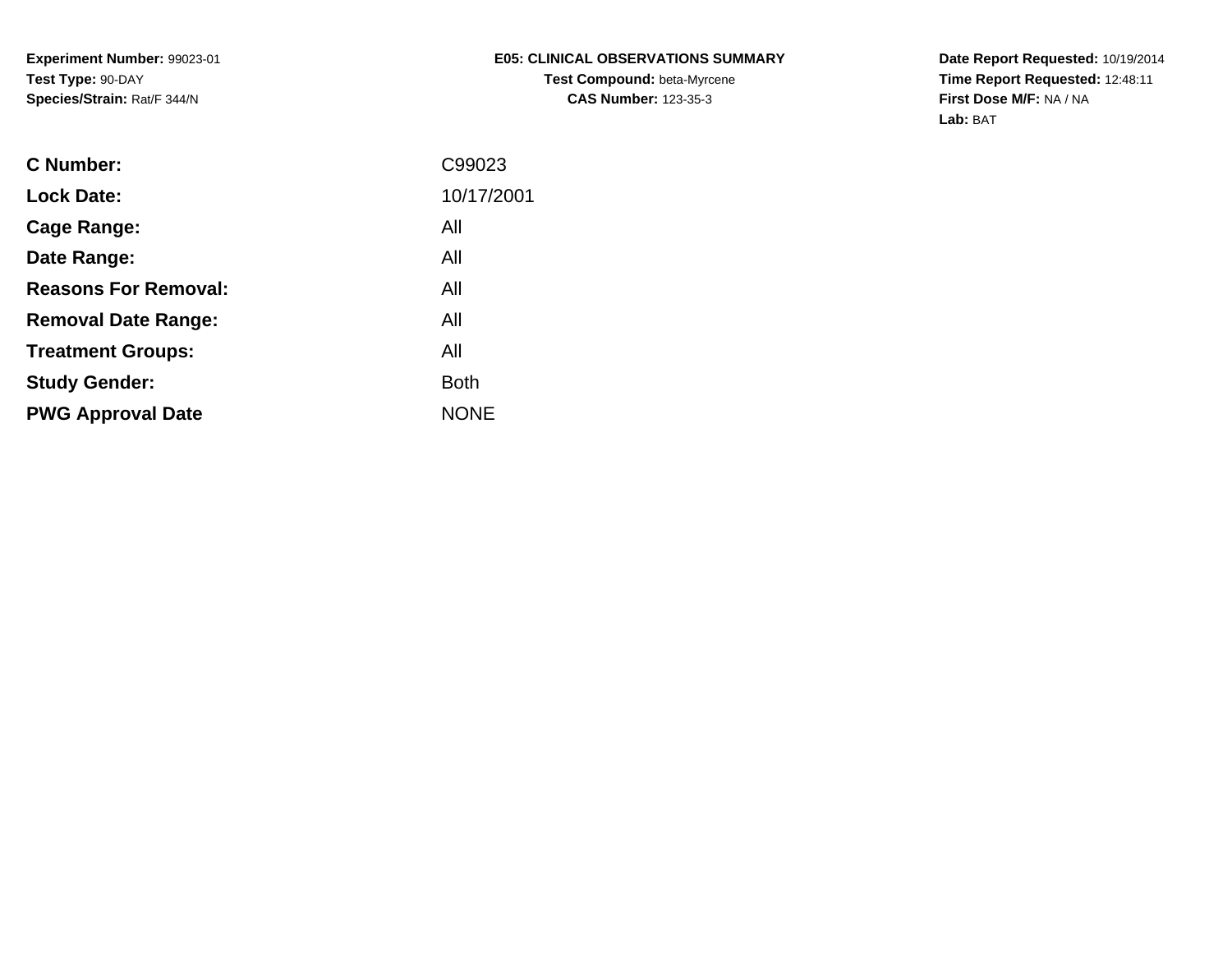**Date Report Requested:** 10/19/2014**Time Report Requested:** 12:48:11**First Dose M/F:** NA / NA**Lab:** BAT

**SEX :MALE WEEK: 14**

| <b>OBSERVATIONS</b> | 0 G/KG          |        | 0.25            | G/KG   | 0.5             | G/KG   | 1.0             | G/KG                  |  |
|---------------------|-----------------|--------|-----------------|--------|-----------------|--------|-----------------|-----------------------|--|
|                     | <b>CURRENT*</b> | TOTAL+ | <b>CURRENT*</b> | TOTAL+ | <b>CURRENT*</b> | TOTAL+ | <b>CURRENT*</b> | TOTAL+                |  |
| Eye Abnormality     | 0/0             | 0/10   | 0/0             | 0/10   | 0/0             | 0/10   | 0/0             | 0/10                  |  |
| Nasal/Eye Discharge | 0/0             | 0/10   | 0/0             | 0/10   | 0/0             | 0/10   | 0/0             | 1/10<br><b>DAY 85</b> |  |
| <b>Ruffled Fur</b>  | 0/0             | 0/10   | 0/0             | 0/10   | 0/0             | 0/10   | 0/0             | 0/10                  |  |
| Thin                | 0/0             | 0/10   | 0/0             | 0/10   | 0/0             | 0/10   | 0/0             | 0/10                  |  |

\* ANIMALS WITH OBSERVATION IN CURRENT PERIOD / TOTAL ANIMALS OBSERVED IN CURRENT PERIOD (WITHIN 7 DAYS OF RUN DATE)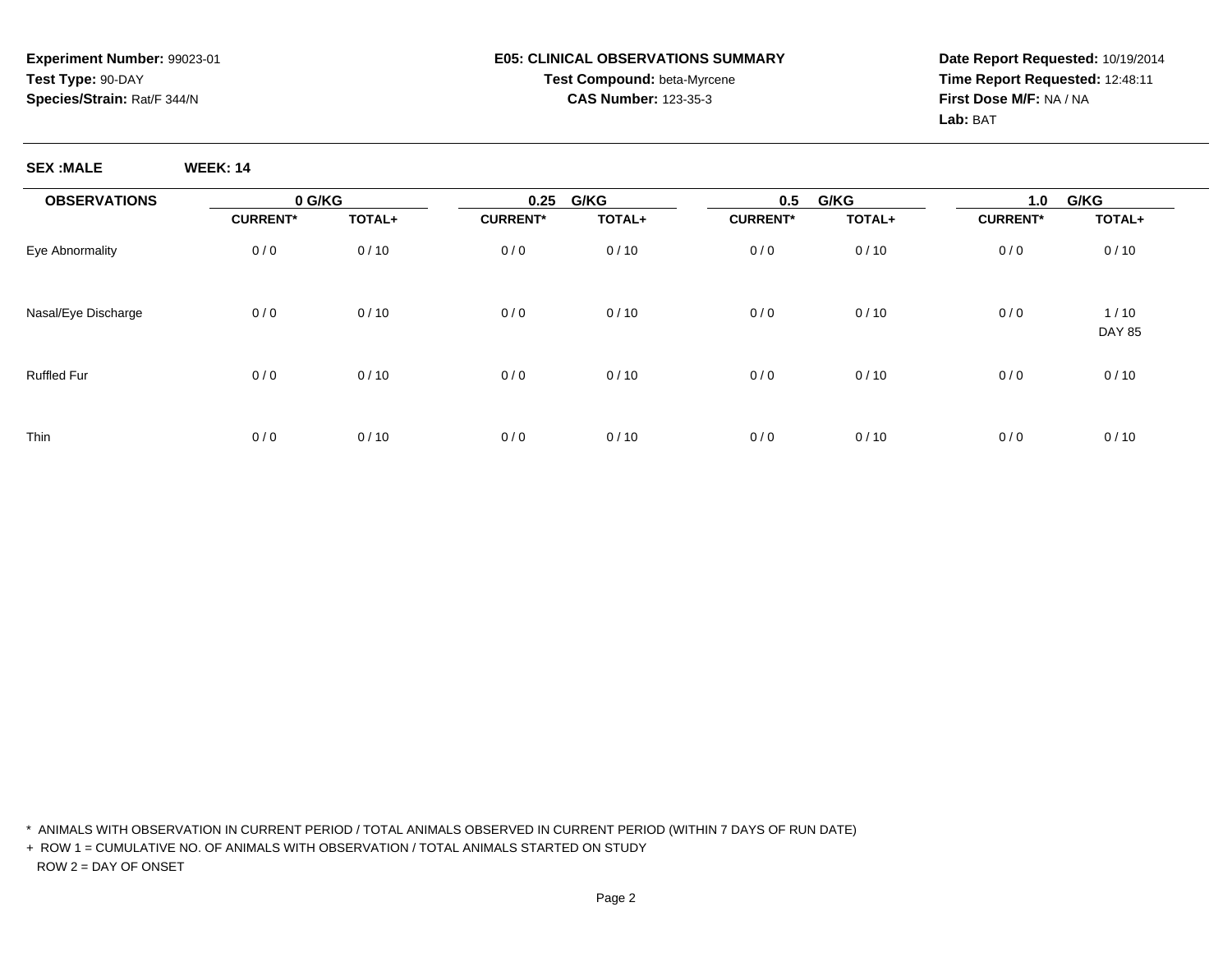**Date Report Requested:** 10/19/2014**Time Report Requested:** 12:48:11**First Dose M/F:** NA / NA**Lab:** BAT

**SEX :MALE WEEK: 14**

| <b>OBSERVATIONS</b> | 2.0             | G/KG             | 4.0             | G/KG   |
|---------------------|-----------------|------------------|-----------------|--------|
|                     | <b>CURRENT*</b> | TOTAL+           | <b>CURRENT*</b> | TOTAL+ |
| Eye Abnormality     | 0/0             | 1/10             | 0/0             | 0/10   |
|                     |                 | DAY <sub>1</sub> |                 |        |
| Nasal/Eye Discharge | 0/0             | 0/10             | 0/0             | 0/10   |
|                     |                 |                  |                 |        |
| <b>Ruffled Fur</b>  | 0/0             | 0/10             | 0/0             | 1/10   |
|                     |                 |                  |                 | DAY 8  |
| Thin                | 0/0             | 0/10             | 0/0             | 1/10   |
|                     |                 |                  |                 | DAY 8  |

\*\*\*END OF MALE DATA\*\*\*

\* ANIMALS WITH OBSERVATION IN CURRENT PERIOD / TOTAL ANIMALS OBSERVED IN CURRENT PERIOD (WITHIN 7 DAYS OF RUN DATE)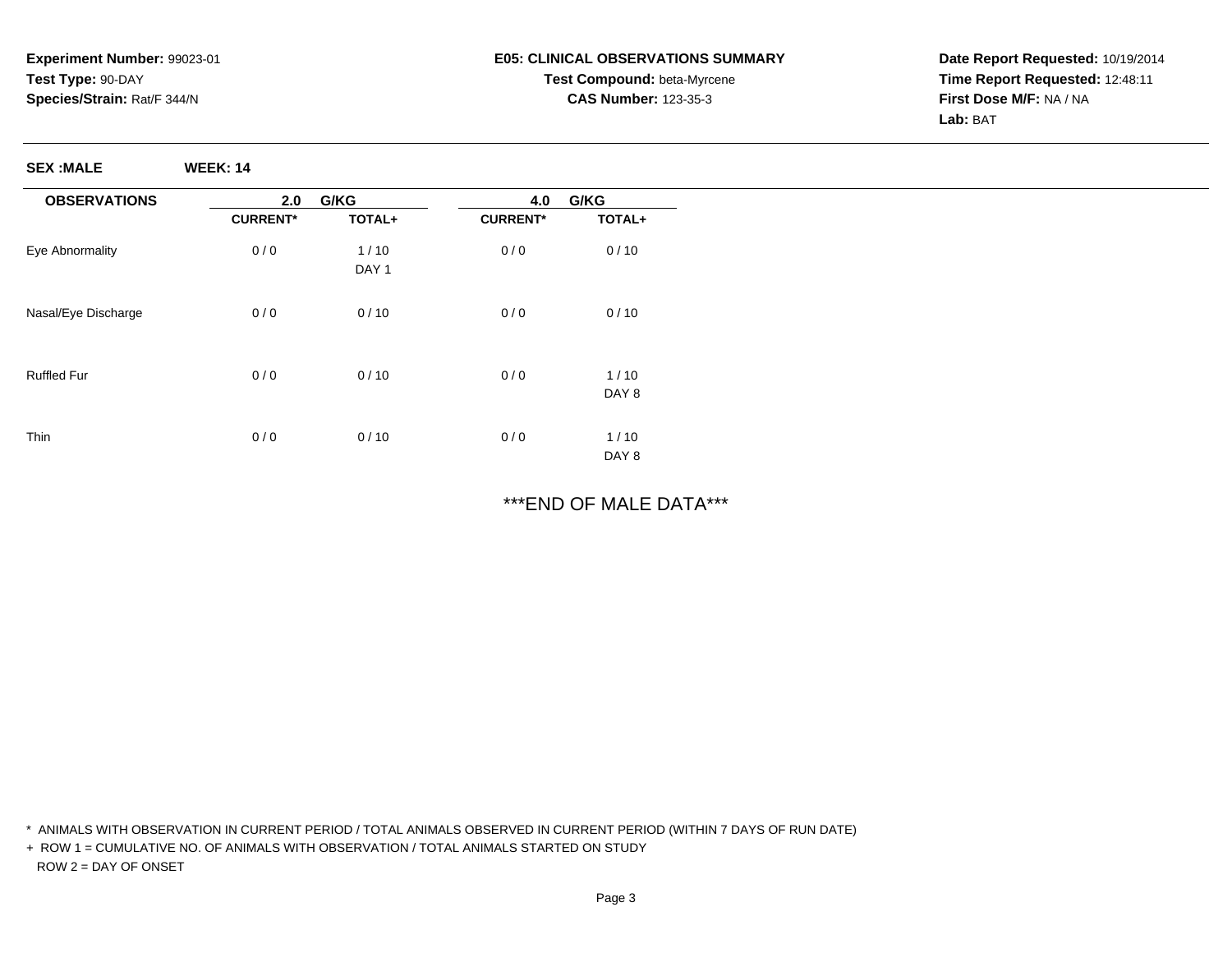**Date Report Requested:** 10/19/2014**Time Report Requested:** 12:48:11**First Dose M/F:** NA / NA**Lab:** BAT

**SEX :FEMALE WEEK: 14**

| <b>OBSERVATIONS</b> | 0 G/KG          |               | 0.25            | G/KG          | 0.5             | G/KG          | 0.1             | G/KG   |
|---------------------|-----------------|---------------|-----------------|---------------|-----------------|---------------|-----------------|--------|
|                     | <b>CURRENT*</b> | <b>TOTAL+</b> | <b>CURRENT*</b> | <b>TOTAL+</b> | <b>CURRENT*</b> | <b>TOTAL+</b> | <b>CURRENT*</b> | TOTAL+ |
| Nasal/Eye Discharge | 0/0             | 0/10          | 0/0             | /10           | 0/0             | 2/10          | 0/0             | 0/10   |
|                     |                 |               |                 | <b>DAY 85</b> |                 | <b>DAY 85</b> |                 |        |

\* ANIMALS WITH OBSERVATION IN CURRENT PERIOD / TOTAL ANIMALS OBSERVED IN CURRENT PERIOD (WITHIN 7 DAYS OF RUN DATE)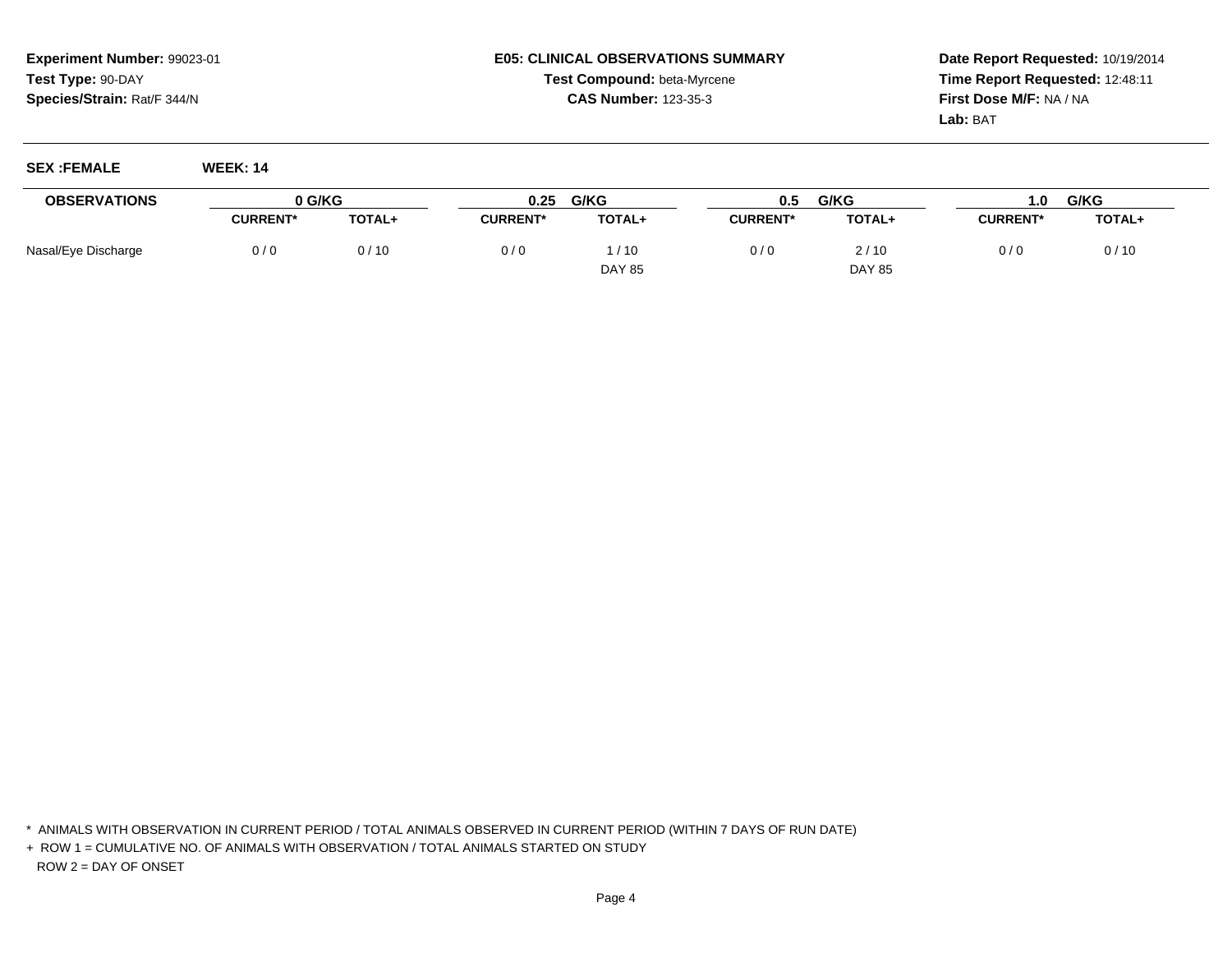**Date Report Requested:** 10/19/2014**Time Report Requested:** 12:48:11**First Dose M/F:** NA / NA**Lab:** BAT

| <b>SEX:FEMALE</b>   | <b>WEEK: 14</b> |        |                 |        |
|---------------------|-----------------|--------|-----------------|--------|
| <b>OBSERVATIONS</b> | 2.0             | G/KG   | 4.0             | G/KG   |
|                     | <b>CURRENT*</b> | TOTAL+ | <b>CURRENT*</b> | TOTAL+ |
| Nasal/Eye Discharge | 0/0             | 0/10   | 0/0             | 0/10   |

\* ANIMALS WITH OBSERVATION IN CURRENT PERIOD / TOTAL ANIMALS OBSERVED IN CURRENT PERIOD (WITHIN 7 DAYS OF RUN DATE)